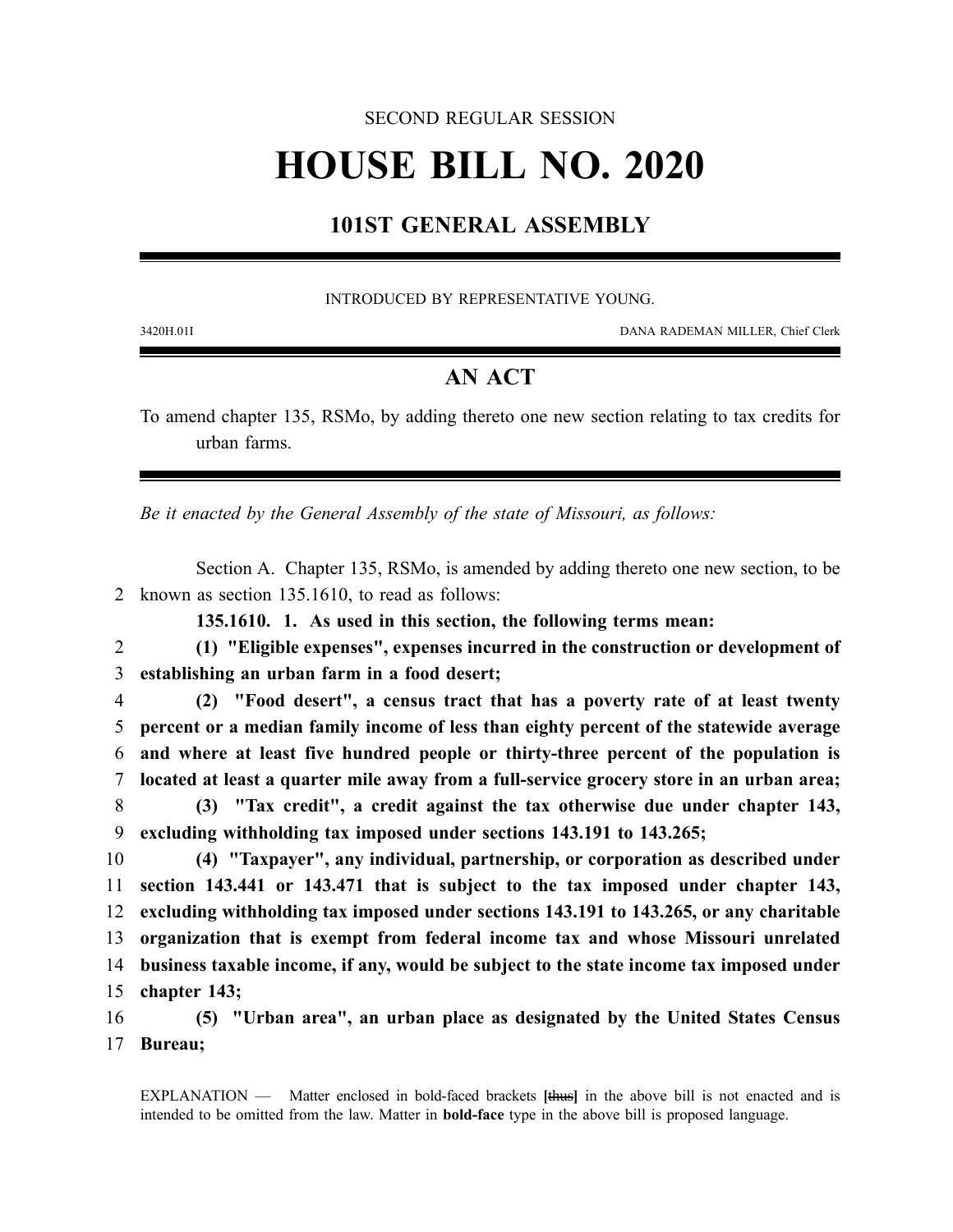**(6) "Urban farm", an agricultural plot or facility in an urban area that produces agricultural products, as that term is defined under section 262.900. "Urban farm" shall include, but not be limited to, community-run gardens.**

 **2. For all tax years beginning on or after January 1, 2023, a taxpayer shall be allowed to claim a tax credit against the taxpayer's state tax liability in an amount equal to fifty percent of the taxpayer's eligible expenses for establishing an urban farm in a food desert.**

 **3. The amount of the tax credit claimed shall not exceed the amount of the taxpayer's state tax liability in the tax year for which the credit is claimed, and the taxpayer shall not be allowed to claim a tax credit under this section in excess of one thousand dollars for each urban farm. However, any tax credit that cannot be claimed in the tax year the contribution is made may be carried over to the next three succeeding tax years until the full credit is claimed.**

 **4. The total amount of tax credits that may be authorized under this section shall not exceed one hundred thousand dollars in any calendar year.**

 **5. Tax credits issued under the provisions of this section shall not be sold, assigned, or otherwise transferred.**

 **6. The department of agriculture may promulgate rules to implement the provisions of this section. Any rule or portion of a rule, as that term is defined in section 536.010, that is created under the authority delegated in this section shall become effective only if it complies with and is subject to all of the provisions of chapter 536 and, if applicable, section 536.028. This section and chapter 536 are nonseverable, and if any of the powers vested with the general assembly pursuant to chapter 536 to review, to delay the effective date, or to disapprove and annul a rule are subsequently held unconstitutional, then the grant of rulemaking authority and any rule proposed or adopted after August 28, 2022, shall be invalid and void.**

**7. Under section 23.253 of the Missouri sunset act:**

 **(1) The program authorized under this section shall automatically sunset on December thirty-first six years after the effective date of this section unless reauthorized by an act of the general assembly;**

 **(2) If such program is reauthorized, the program authorized under this section shall automatically sunset on December thirty-first twelve years after the effective date of the reauthorization of this section;**

 **(3) This section shall terminate on September first of the calendar year immediately following the calendar year in which the program authorized under this section is sunset; and**